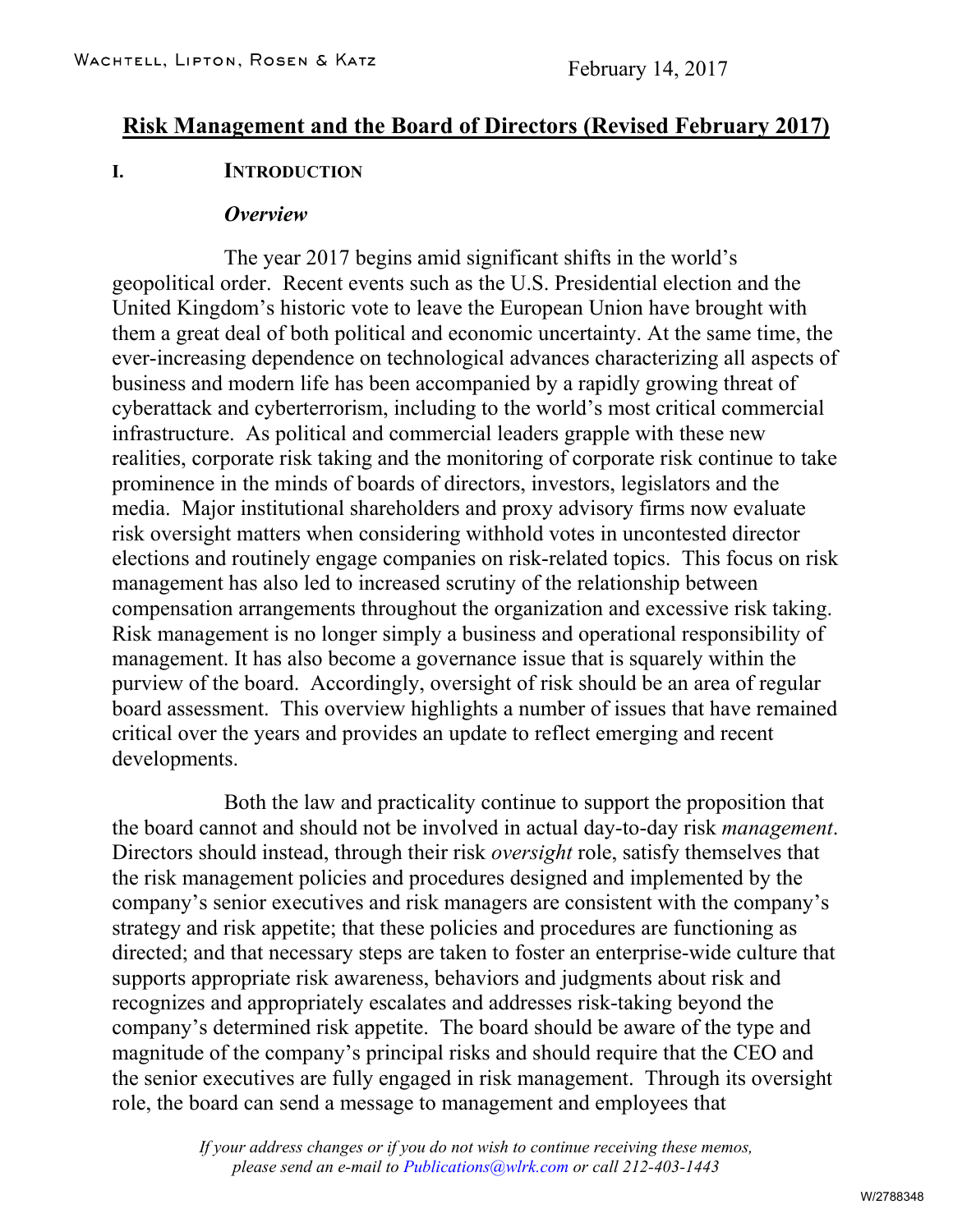comprehensive risk management is not an impediment to the conduct of business nor a mere supplement to a firm's overall compliance program. Instead, it is an integral component of strategy, culture and business operations. In addition, the roles and responsibilities of different board committees in overseeing specific categories of risk should be reviewed to ensure that, taken as a whole, the board's oversight function is coordinated and comprehensive. In that regard, a recent PricewaterhouseCoopers' survey of directors reported that 83% of directors believe there is a clear allocation of risk oversight responsibilities among the board and its committees, but nearly 20% of the directors surveyed suggested the clarity of the allocation of these responsibilities could still be improved.

### *Cybersecurity's Increasing Importance*

Cybersecurity has been producing more and more headlines in recent years, and 2016 continued this trend. According to a study performed by Symantec, the identities of over 429 million people were wrongfully exposed through cyberattacks last year. As recent examples (*e.g.,* the hacking of computer networks belonging to the Democratic National Committee) have highlighted, online security breaches, theft of personal data, proprietary or commercially sensitive information and damage to IT infrastructure are omnipresent threats and can have a significant financial and reputational impact on companies and organizations. In today's highly technological world, virtually all company functions across all industries utilize some form of information technology. Industry-leading experts recommend that in order to be effective, companies must not only have an effective and well-vetted cybersecurity breach response plan, but such plans must also be periodically tested in simulated situations to ensure that key personnel understand their precise roles and the real-time decisions that must be made.

Lawmakers and regulators have recently focused their attention on cybersecurity risk. In October 2016, federal banking regulators [sought comments](https://www.occ.gov/news-issuances/news-releases/2016/nr-ia-2016-131a.pdf) (due in early 2017) on enhanced cyber risk-management standards for major financial institutions. In addition, the New York State Department of Financial Services (DFS) announced in 2016 [detailed regulations](http://www.dfs.ny.gov/legal/regulations/proposed/rp500t.pdf) requiring covered institutions—entities authorized under New York State banking, insurance or financial services laws—to meet strict minimum cybersecurity standards, and the Department of Treasury's Financial Crimes Enforcement Network (FinCEN) issued an [advisory](https://www.fincen.gov/sites/default/files/advisory/2016-10-25/Cyber%20Threats%20Advisory%20-%20FINAL%20508_2.pdf) on the reporting of cyber events under the Bank Secrecy Act. On December 28, 2016, DFS released revised regulations (see our previous memorandum [here\)](http://www.wlrk.com/webdocs/wlrknew/WLRKMemos/WLRK/WLRK.25476.17.pdf), which, subject to notice and comment, are set to become effective on March 1, 2017. In May 2016, federal legislation regarding the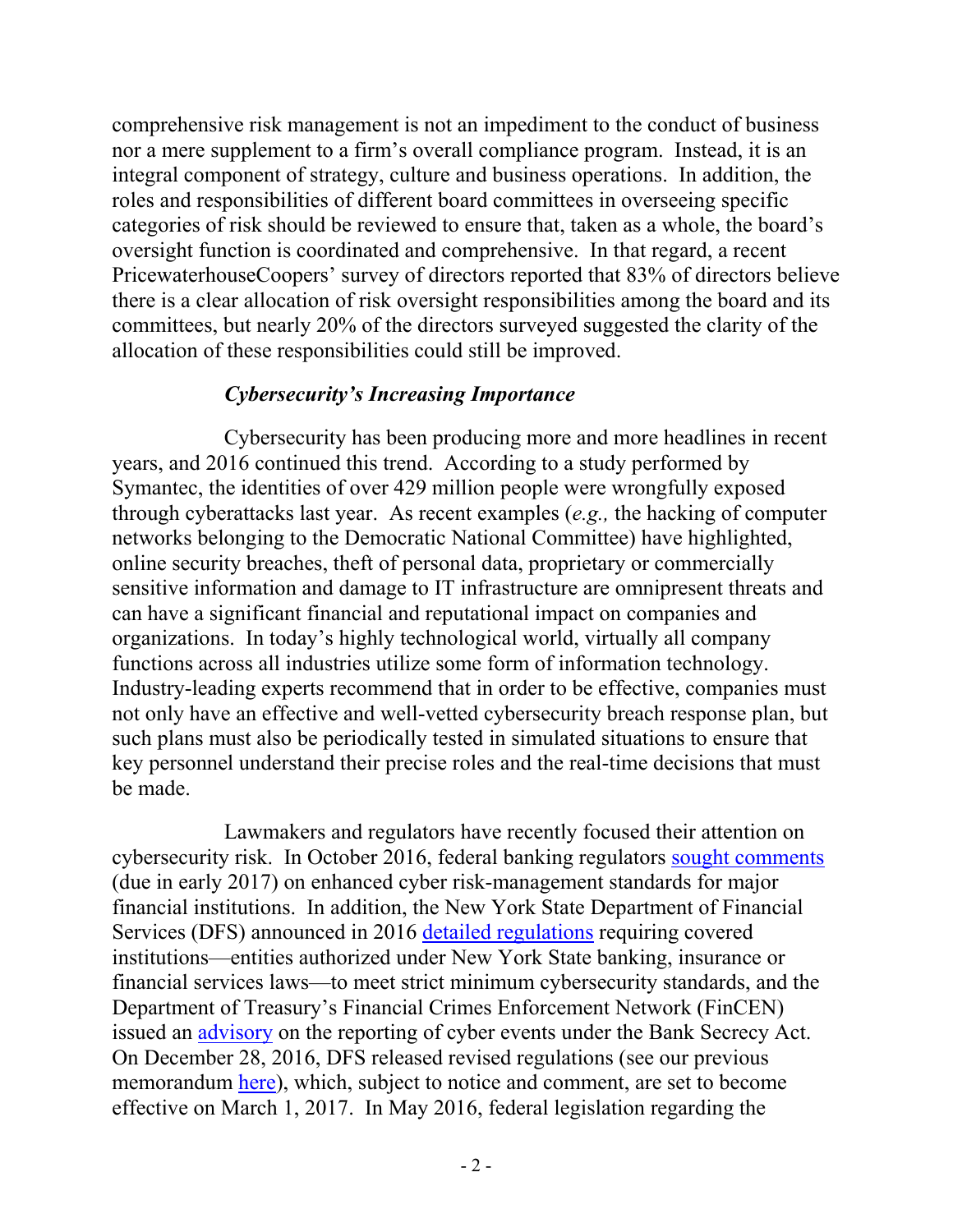application of the Sarbanes-Oxley Act of 2002 (SOX) certifications and internal controls requirements to a company's information and technology systems and cybersecurity-related controls, and whether companies must publicly explain why they do not have at least one director with specific cybersecurity-related expertise, was referred to the House Committee of Financial Services. As of the date of this publication, such proposed legislation has not moved out of committee.

The SEC has recently voiced its support of the Framework for Improving Critical Infrastructure Cybersecurity released by the National Institute of Standards and Technology (NIST) and indicated that as part of fulfilling their risk oversight function, boards should at a minimum work with management to ensure that corporate policies are in-line with the Framework's guidelines. The Framework is divided into three central components: the Framework core (*i.e.,* a set of cybersecurity activities and informative references that are organized around particular outcomes designed to enable communication of cyber risk across an entire organization); the Framework profile (*i.e.,* the alignment of industry standards and best practices to the Framework core in particular implementation scenarios which supports prioritization and measurement in conjunction with factoring in relevant business needs); and the Framework implementation tiers (*i.e.,* a description of how cybersecurity risk is managed by an organization and the degree to which the risk management practices exhibit key characteristics). On January 10, 2017, NIST released, and is seeking public comment on, proposed updates to the Framework. In addition to the NIST Framework, the International Organization for Standardization (ISO), an independent, non-governmental international organization, published its own information security standard known as the ISO/IEC 27001, which provides a similar framework for cybersecurity implementation.

### *Strong Institutional Investor Focus*

The focus on risk management is a top governance priority of institutional investors. A PricewaterhouseCoopers survey report issued in 2014 indicated that risk management was a top priority for investors, and a 2016-2017 National Association of Corporate Directors (NACD) survey revealed that one in ten boards that met with institutional investors specifically discussed risk oversight. In exceptional circumstances, this scrutiny can translate into shareholder campaigns and adverse voting recommendations from ISS. ISS will recommend voting "against" or "withhold" in director elections, even in uncontested elections, when the company has experienced certain extraordinary circumstances, including material failures of risk oversight. In 2012, ISS clarified that such failures of risk oversight will include bribery, large or serial fines or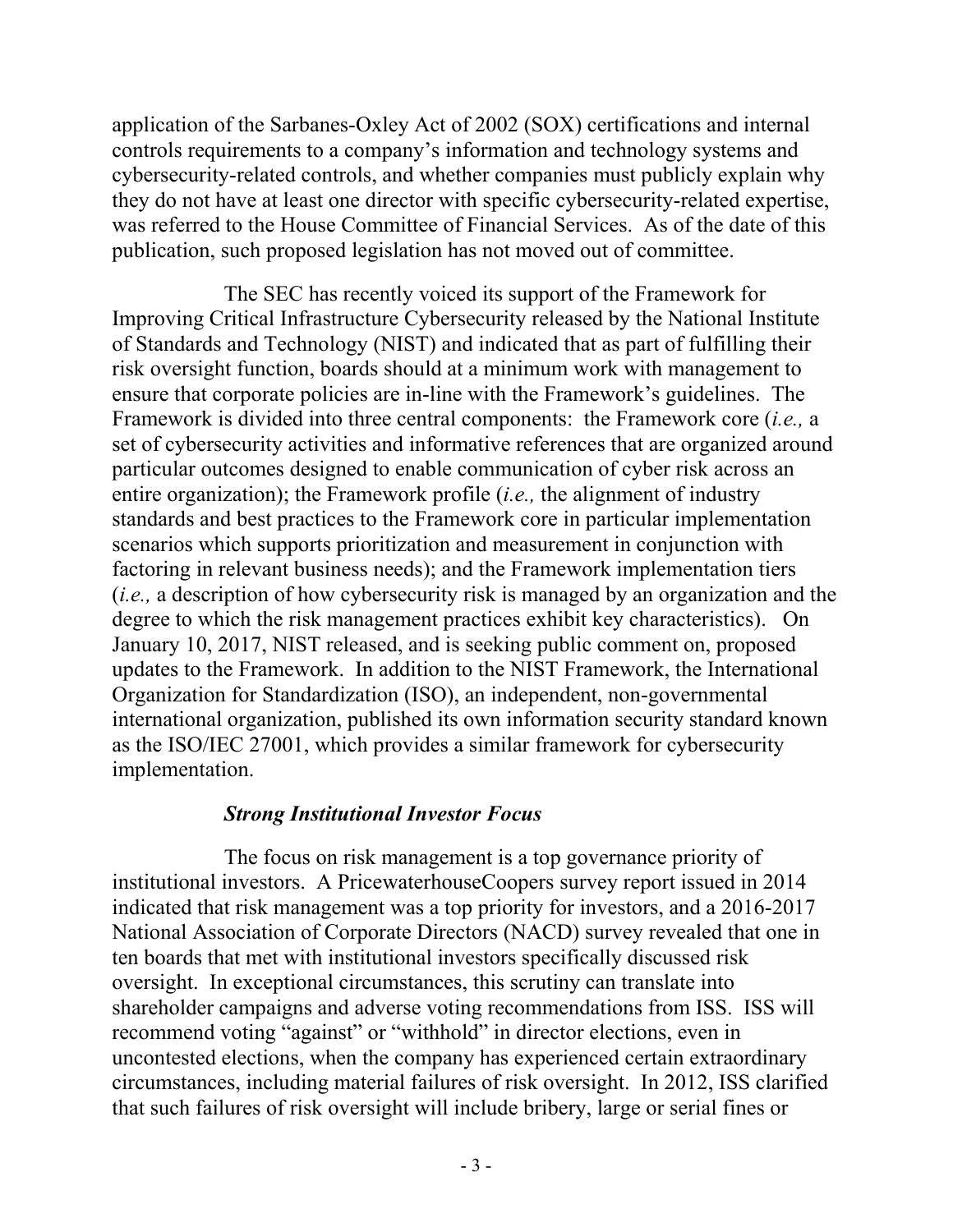sanctions from regulatory bodies and significant adverse legal judgments or settlements. Thus, in connection with the ongoing FCPA investigation at Wal-Mart, ISS recommended voting against the chairman, CEO and audit committee chair "due to the board's failure to adequately communicate material risk factors to shareholders, and to reassure shareholders that the board was exercising proper oversight and stewardship and would hold executives accountable if appropriate." ISS has made similar withhold recommendations at other companies, too, in connection with perceived risk oversight issues.

## *Tone at the Top and Corporate Culture*

The board and relevant committees should work with management to promote and actively cultivate a corporate culture and environment that understands and implements enterprise-wide risk management. Comprehensive risk management should not be viewed as a specialized corporate function, but instead should be treated as an integral, enterprise-wide component that affects how the company measures and rewards its success.

The assessment of risk, the accurate evaluation of risk versus reward and the prudent mitigation of risk should be incorporated into all business decision-making. In setting the appropriate "tone at the top," transparency, consistency and communication are key: the board's vision for the corporation, including its commitment to risk oversight, ethics and intolerance of compliance failures, should be communicated effectively throughout the organization. As noted in a 2014 speech by former SEC Chair Mary Jo White, "[e]nsuring the right 'tone at the top' . . . is a critical responsibility for each director and the board collectively." Risk management policies and procedures and codes of conduct and ethics should be incorporated into the company's strategy and business operations, with appropriate supplementary training programs for employees and regular compliance assessments.

### **II. THE RISK OVERSIGHT FUNCTION OF THE BOARD OF DIRECTORS**

A board's risk oversight responsibilities derive primarily from state law fiduciary duties, federal and state laws and regulations, stock exchange listing requirements and certain established (and evolving) best practices, both domestic and worldwide.

# *Fiduciary Duties*

The Delaware courts have taken the lead in formulating the national legal standards for directors' duties for risk management. The Delaware courts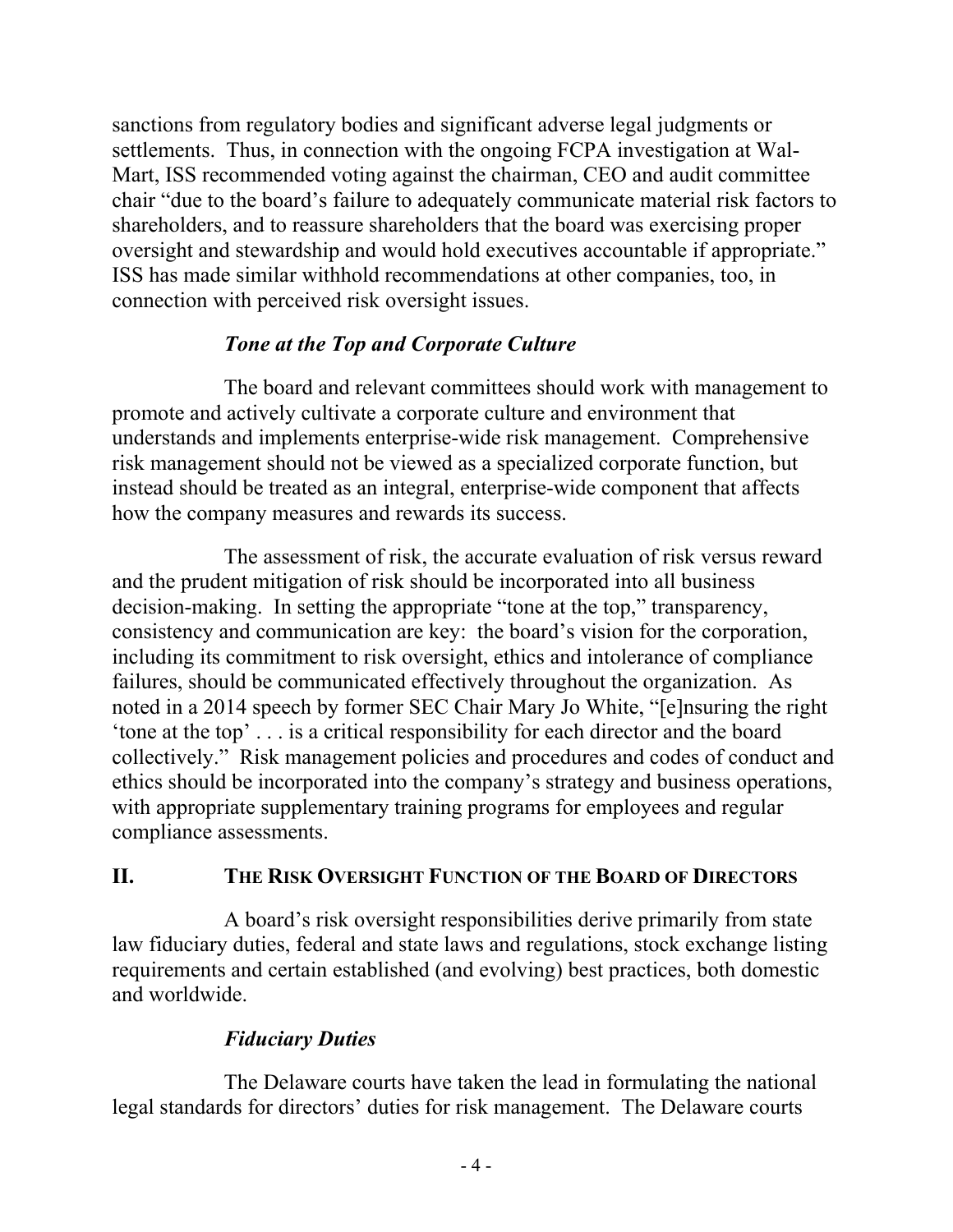have developed the basic rule under the *Caremark* line of cases that directors can only be liable for a failure of board oversight where there is "sustained or systemic failure of the board to exercise oversight—such as an utter failure to attempt to assure a reasonable information and reporting system exists," noting that this is a "demanding test." *[In re Caremark International Inc. Derivative Litigation](http://www.wlrk.com/docs/INRECAREMARKINTERNATIONALINCDERIVATIVELITIGATION.pdf)*, 698 [A.2d 959, 971 \(Del. Ch. 1996\).](http://www.wlrk.com/docs/INRECAREMARKINTERNATIONALINCDERIVATIVELITIGATION.pdf) Delaware Court of Chancery decisions since *Caremark* have expanded upon that holding, while reaffirming its fundamental standard. The plaintiffs in *[In re Citigroup Inc. Shareholder Derivative Litigation](http://www.wlrk.net/docs/3338-CC.pdf)*, decided in 2009, alleged that the defendant directors of Citigroup had breached their fiduciary duties by not properly monitoring and managing the business risks that Citigroup faced from subprime mortgage securities, and by ignoring alleged "red flags" that consisted primarily of press reports and events indicating worsening conditions in the subprime and credit markets. The court dismissed these claims, reaffirming the "extremely high burden" plaintiffs face in bringing a claim for personal director liability for a failure to monitor business risk and that a "sustained or systemic failure" to exercise oversight is needed to establish the lack of good faith that is a necessary condition to liability.

In *[In re The Goldman Sachs Group, Inc. Shareholder Litigation](http://www.wlrk.net/docs/5215-VCG.pdf)*, decided in October 2011, the court dismissed claims against directors of Goldman Sachs based on allegations that they failed to properly oversee the company's alleged excessive risk taking in the subprime mortgage securities market and caused reputational damage to the company by hedging risks in a manner that conflicted with the interests of its clients. Chief among the plaintiffs' allegations was that Goldman Sachs' compensation structure, as overseen by the board of directors, incentivized management to take on ever riskier investments with benefits that inured to management but with the risks of those actions falling to the shareholders. In dismissing the plaintiffs' *Caremark* claims, the court reiterated that, in the absence of "red flags," the manner in which a company evaluates the risks involved with a given business decision is protected by the business judgment rule and will not be second-guessed by judges.

Overall, these cases reflect that it is difficult to show a breach of fiduciary duty for failure to exercise oversight and that the board is not required to undertake extraordinary efforts to uncover non-compliance within the company, provided a monitoring system is in place. Nonetheless, while it is true that the Delaware Supreme Court has not indicated a willingness, to date, to alter the strong protection afforded to directors under the business judgment rule which underpins *Caremark* and its progeny, boards should keep in mind that cases involving particularly egregious facts and circumstances and substantial shareholder losses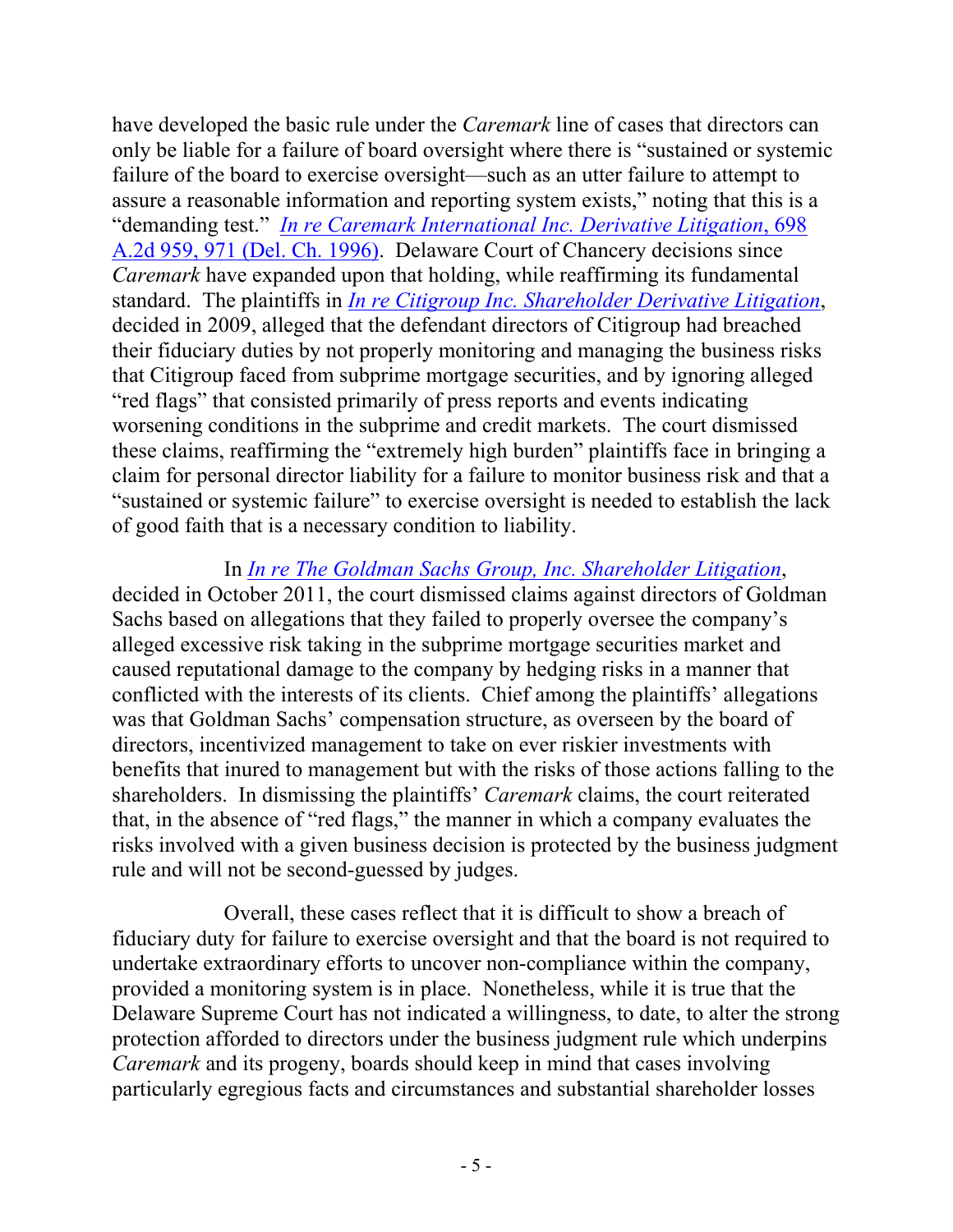necessarily risk more unfavorable outcomes, particularly in cases brought outside of Delaware. Companies should adhere to reasonable and prudent practices and should not structure their risk management policies around the minimum requirements needed to satisfy the business judgment rule.

## *Federal Laws and Regulations*

*Dodd-Frank.* The Dodd-Frank Act created new federally mandated risk management procedures principally for financial institutions. Dodd-Frank requires bank holding companies with total assets of \$10 billion or more, and certain other non-bank financial companies as well, to have a separate risk committee which includes at least one risk management expert with experience managing risk of large companies.

*Securities and Exchange Commission.* In 2010, the SEC added requirements for proxy statement discussion of a company's board leadership structure and role in risk oversight. Companies are required to disclose in their annual reports the extent of the board's role in risk oversight, such as how the board administers its oversight function, the effect that risk oversight has on the board's process (*e.g.*, whether the persons who oversee risk management report directly to the board as a whole, to a committee, such as the audit committee, or to one of the other standing committees of the board) and whether and how the board, or board committee, monitors risk.

The SEC proxy rules also require a company to discuss the extent to which risks arising from a company's compensation policies are reasonably likely to have a "material adverse effect" on the company. A company must further discuss how its compensation policies and practices, including those of its nonexecutive officers, relate to risk management and risk-taking incentives.

# *Industry-Specific Guidance and General Best Practices Manuals*

Various industry-specific regulators and private organizations publish suggested best practices for board oversight of risk management. Examples include reports by the [National Association of Corporate Directors \(NACD\)—Blue](http://www.wlrk.com/docs/1605831_1.pdf)  [Ribbon Commission on Risk Governance,](http://www.wlrk.com/docs/1605831_1.pdf) the Committee of Sponsoring Organizations of the Treadway Commission (COSO) and the Business Roundtable's 2016 Principles of Corporate Governance. The 2009 NACD report provides guidance on, and principles for, the board's risk oversight activities, the relationship between strategy and risk and the board's role in relation to particular categories of risk. These principles include understanding key drivers of success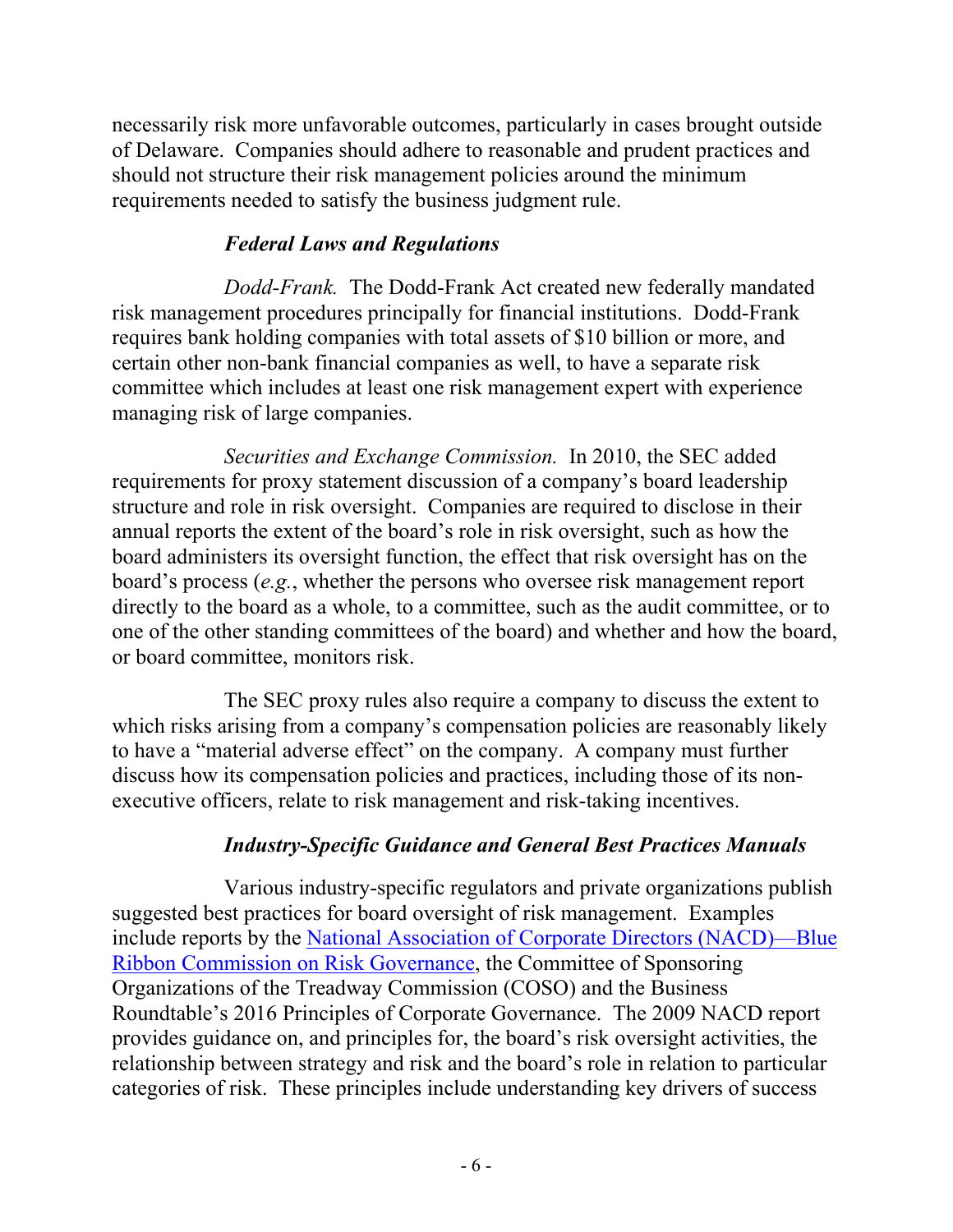and risks in the company's strategy, crafting the right relationship between the board and its standing committees as to risk oversight, establishing and providing appropriate resources to support risk management systems, monitoring potential risks in the company's culture and incentive systems and developing an effective risk dialogue with management.

In June 2016, COSO sought public comment on a draft of an updated version of its internationally recognized enterprise risk management framework, which it originally released in 2004. The comment period concluded in October 2016. As proposed to be revised, the COSO approach presents five interrelated components of risk management: risk governance and culture (the tone of the organization); setting objectives; execution risk (the assessment of risks that may impact achievement of strategy and business objectives); risk information, communication and reporting; and monitoring enterprise risk management performance. Additional changes proposed to be adopted in the revised framework are a simplified definition of enterprise risk management designed to be accessible to personnel not directly involved in risk management roles; a clear examination of the role of culture; an elevated discussion of strategy; a renewed emphasis between risk and value; an enhanced alignment between performance and enterprise risk management; a more explicit linking of enterprise risk management to decisionmaking; an enhanced focus on the integration of enterprise risk management; a refined explanation of the concept of risk appetite and acceptable variation in performance (*i.e.,* risk tolerance); and a clear delineation between enterprise risk management and internal controls. A [COSO 2009 enterprise risk management](http://www.wlrk.net/docs/COSOBoardsERM4pager-FINALRELEASEVERSION82409001.pdf)  [release](http://www.wlrk.net/docs/COSOBoardsERM4pager-FINALRELEASEVERSION82409001.pdf) recommends concrete steps for boards, such as understanding a company's risk philosophy and concurring with its risk appetite, reviewing a company's risk portfolio against that appetite and knowing the extent to which management has established effective enterprise risk management and is appropriately responding in the face of risk. In its [2010 progress report,](http://www.wlrk.net/docs/Board-Risk-Oversight-Survey-COSO-Protiviti000.pdf) COSO recommends that the board focus, at least annually, on whether developments in a company's business or the overall business environment have "resulted in changes in the critical assumptions and inherent risks underlying the organization's strategy." By understanding and emphasizing the relationship between critical assumptions underlying business strategy and risk management, the board can strengthen its risk oversight role.

In June 2015, The Conference Board Governance Center published a report, [The Next Frontier for Boards: Oversight of Risk Culture,](http://www.wlrk.com/docs/pdfdownload.pdf) that contains useful recommendations for board-driven risk governance. Among other useful suggestions, the report suggests that boards receive periodic briefings (whether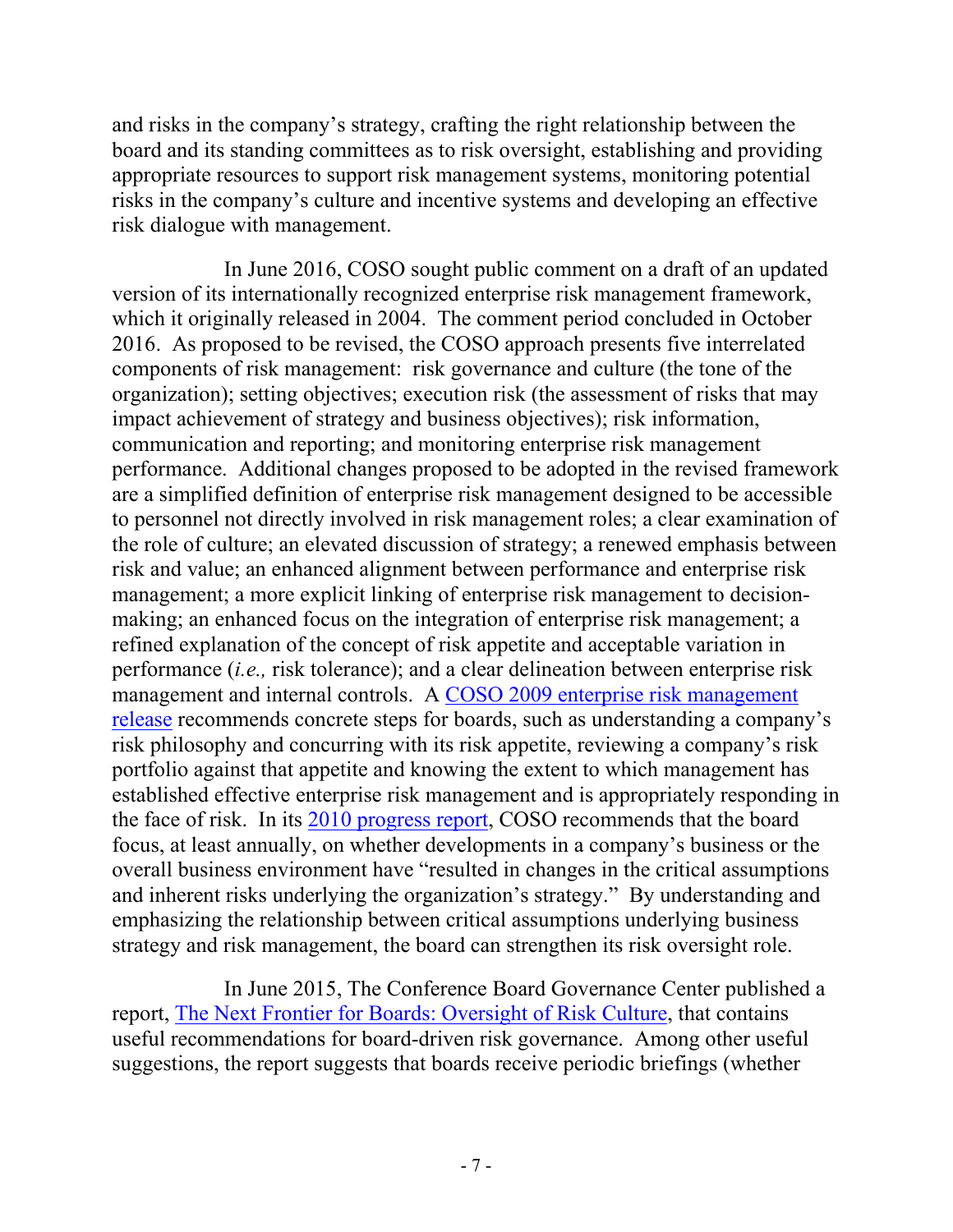from chief internal auditors, outside subject matter experts or consulting firms) on board oversight of risk culture expectations.

The Business Roundtable's 2016 Principles of Corporate Governance includes a set of seven "Guiding Principles of Corporate Governance," one of which is that the board approve corporate strategies that are intended to build longterm value and growth. As part of that function, the board should allocate capital for assessing and managing risks and set a "tone at the top" for ethical conduct. In describing the board's key responsibilities, the report also suggests that boards should understand the inherent risks in the company's strategic plan and how risks are being managed and, consistent with the COSO release, suggests that the board work with senior management to agree on the company's risk appetite and satisfy itself that the company's strategy is consistent with it.

### **III. RECOMMENDATIONS FOR IMPROVING RISK OVERSIGHT**

Risk management should be tailored to the specific company, but, in general, an effective risk management system will (1) adequately identify the material risks that the company faces in a timely manner; (2) implement appropriate risk management strategies that are responsive to the company's risk profile, business strategies, specific material risk exposures and risk tolerance thresholds; (3) integrate consideration of risk and risk management into strategy development and business decision-making throughout the company; and (4) adequately transmit necessary information with respect to material risks to senior executives and, as appropriate, to the board or relevant committees.

Specific types of actions that the appropriate committees may consider as part of their risk management oversight include the following:

- review with management the company's risk appetite and risk tolerance, the ways in which risk is measured on an aggregate, company-wide basis, the setting of aggregate and individual risk limits (quantitative and qualitative, as appropriate), the policies and procedures in place to hedge against or mitigate risks and the actions to be taken if risk limits are exceeded;
- establish a clear framework for holding the CEO accountable for building and maintaining an effective risk appetite framework and providing the board with regular, periodic reports on the company's residual risk status;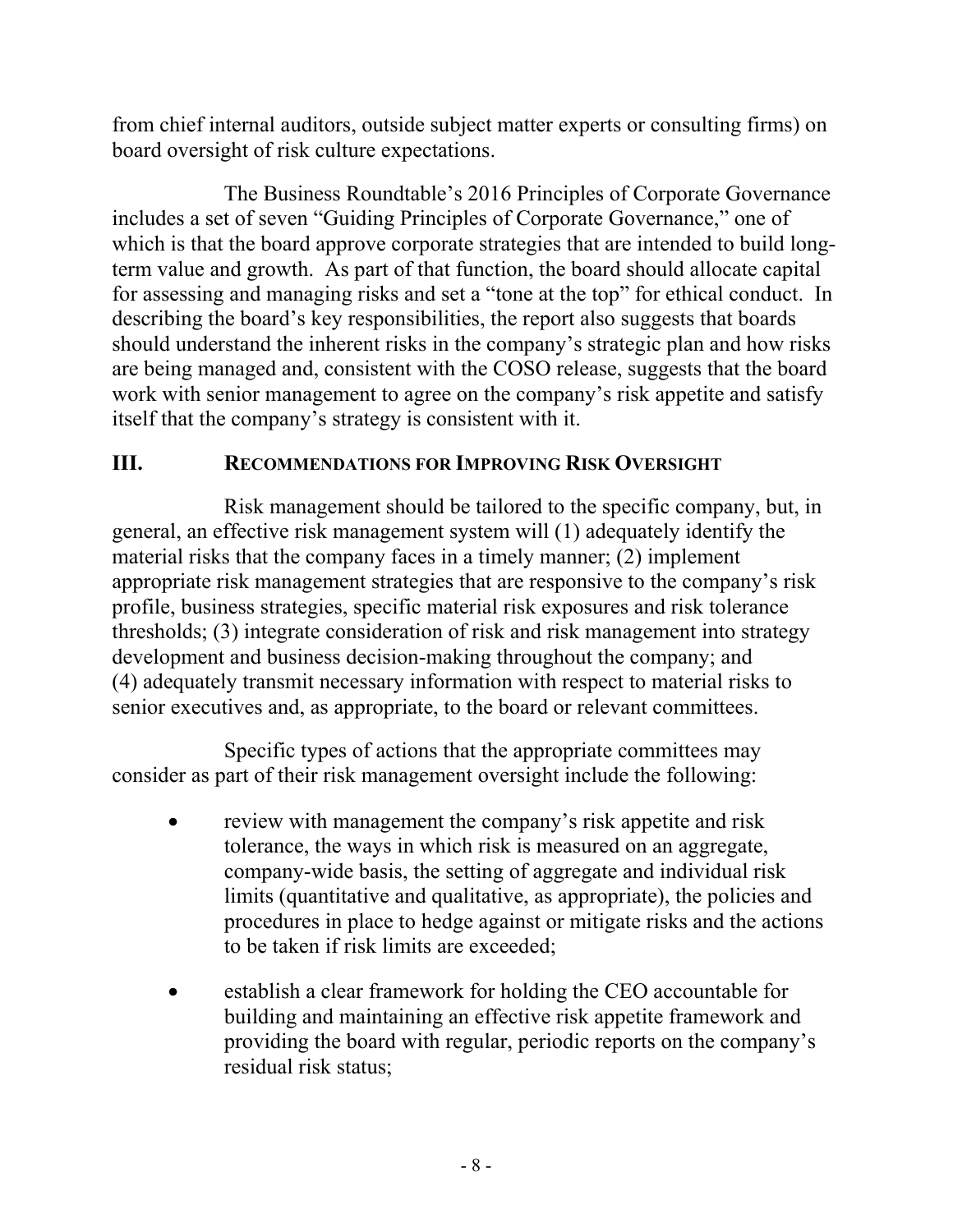- review with management the categories of risk the company faces, including any risk concentrations and risk interrelationships, as well as the likelihood of occurrence, the potential impact of those risks, mitigating measures and action plans to be employed if a given risk materializes;
- review with management the assumptions and analysis underpinning the determination of the company's principal risks and whether adequate procedures are in place to ensure that new or materially changed risks are properly and promptly identified, understood and accounted for in the actions of the company;
- review with committees and management the board's expectations as to each group's respective responsibilities for risk oversight and management of specific risks to ensure a shared understanding as to accountabilities and roles;
- review the company's executive compensation structure to ensure it is appropriate in light of the company's articulated risk appetite and risk culture and to ensure it is creating proper incentives in light of the risks the company faces;
- review the risk policies and procedures adopted by management, including procedures for reporting matters to the board and appropriate committees and providing updates, in order to assess whether they are appropriate and comprehensive;
- review management's implementation of its risk policies and procedures, to assess whether they are being followed and are effective;
- review with management the quality, type and format of risk-related information provided to directors;
- review the steps taken by management to ensure adequate independence of the risk management function and the processes for resolution and escalation of differences that might arise between risk management and business functions;
- review with management the design of the company's risk management functions, as well as the qualifications and backgrounds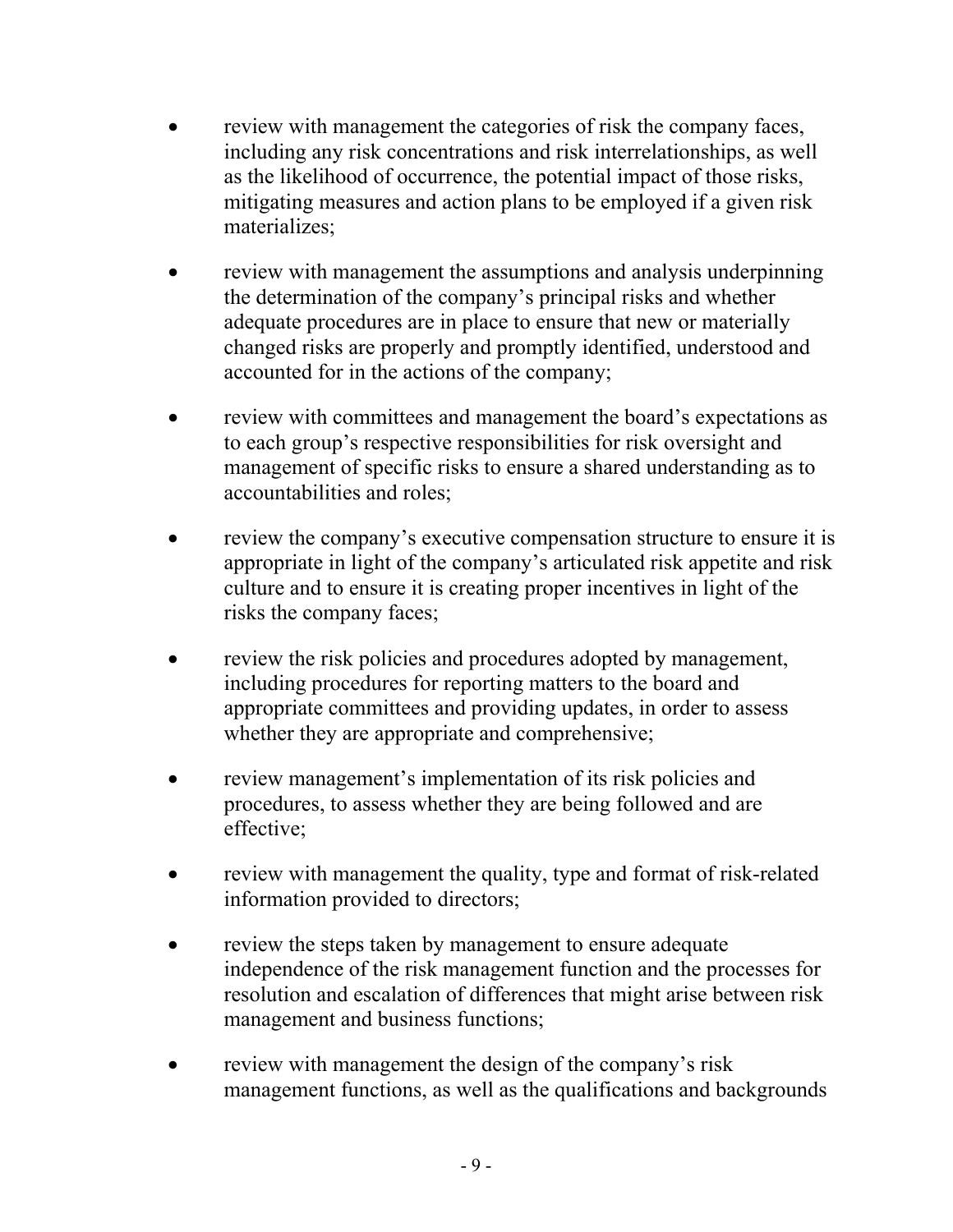of senior risk officers and the personnel policies applicable to risk management, to assess whether they are appropriate given the company's size and scope of operations;

- review with management the primary elements comprising the company's risk culture, including establishing "a tone from the top" that reflects the company's core values and the expectation that employees act with integrity and promptly escalate non-compliance in and outside of the organization; accountability mechanisms designed to ensure that employees at all levels understand the company's approach to risk as well as its risk-related goals; an environment that fosters open communication and that encourages a critical attitude towards decision-making; and an incentive system that encourages, rewards and reinforces the company's desired risk management behavior;
- review with management the means by which the company's risk management strategy is communicated to all appropriate groups within the company so that it is properly integrated into the company's enterprise-wide business strategy;
- review internal systems of formal and informal communication across divisions and control functions to encourage the prompt and coherent flow of risk-related information within and across business units and, as needed, the prompt escalation of information to senior management (and to the board or board committees as appropriate); and
- review reports from management, independent auditors, internal auditors, legal counsel, regulators, stock analysts and outside experts as considered appropriate regarding risks the company faces and the company's risk management function, and consider whether, based on individual director's experience, knowledge and expertise, the board or committee primarily tasked with carrying out the board's risk oversight function is sufficiently equipped to oversee all facets of the company's risk profile—including specialized areas such as cybersecurity—and determine whether subject-specific risk education is advisable for such directors.

In addition to considering the foregoing measures, the board may also want to focus on identifying external pressures that can push a company to take excessive risks and consider how best to address those pressures. In particular,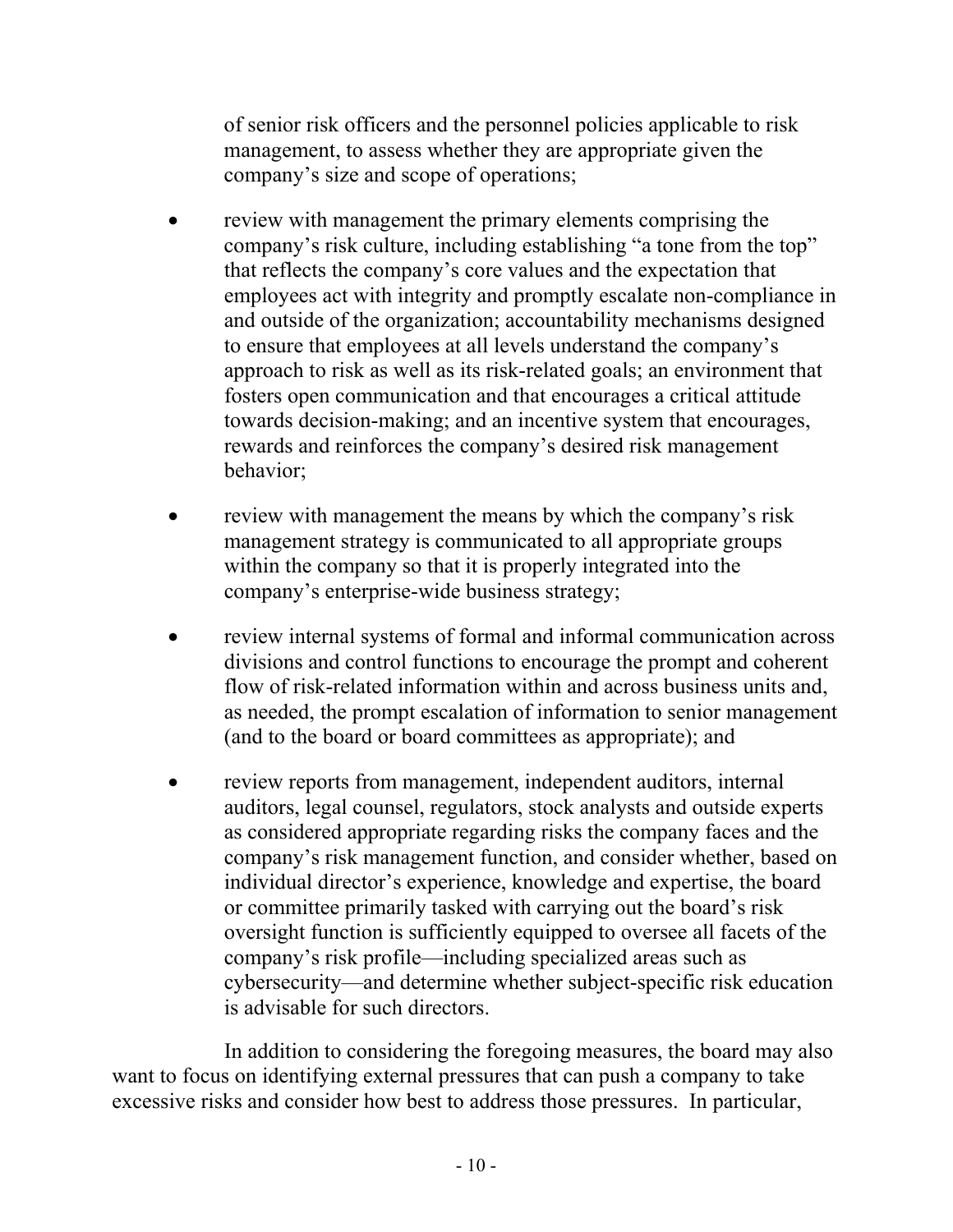companies have come under increasing pressure in recent years from hedge funds and activist shareholders to produce short-term results, often at the expense of longer-term goals. These demands may include steps that would increase the company's risk profile, for example, through increased leverage to repurchase shares or pay out special dividends, or spinoffs that leave the resulting companies with smaller capitalizations. While such actions may make sense for a specific company under a specific set of circumstances, the board should focus on the risk impact and be ready to resist pressures to take steps that the board determines are not in the company's or shareholders' best interest.

### *Special Considerations Regarding Cybersecurity Risk*

As cybersecurity risk continues to rise in prominence, so too has the number of organizations that have begun to specifically situate cybersecurity and cyber risk within their internal audit function. A 2016 Internal Audit Capabilities and Needs Survey, conducted by Protiviti, found that 73% of the organizations surveyed now include cybersecurity risk as part of their internal audit function, a 20% increase from 2015. Directors should assure themselves that their organization's internal audit function is performed by individuals who have appropriate technical expertise and sufficient time and other resources to devote to cybersecurity risk. Further, these individuals should understand and periodically test the organization's risk mitigation strategy, and provide timely reports on cybersecurity risk to the audit committee of the board. In addition to the considerations discussed above, boards should, in satisfying their risk oversight function with respect to cybersecurity, evaluate their company's preparedness for a possible cybersecurity breach, as well as the company's action plan in the event that a cybersecurity breach occurs. With respect to preparation, boards should consider the following actions, several of which are also addressed in The Conference Board's "A Strategic Cyber-Roadmap for the Board" released in November 2016:

- identify the company's "Crown Jewels"—*i.e.,* the company's mission-critical data and systems—and work with management to apply appropriate measures outlined in the NIST Framework;
- ensure that an actionable cyber incident response plan is in place that, among other things, identifies critical personnel and designates responsibilities; includes procedures for containment, mitigation and continuity of operations; and identifies necessary notifications to be issued as part of a preexisting notification plan;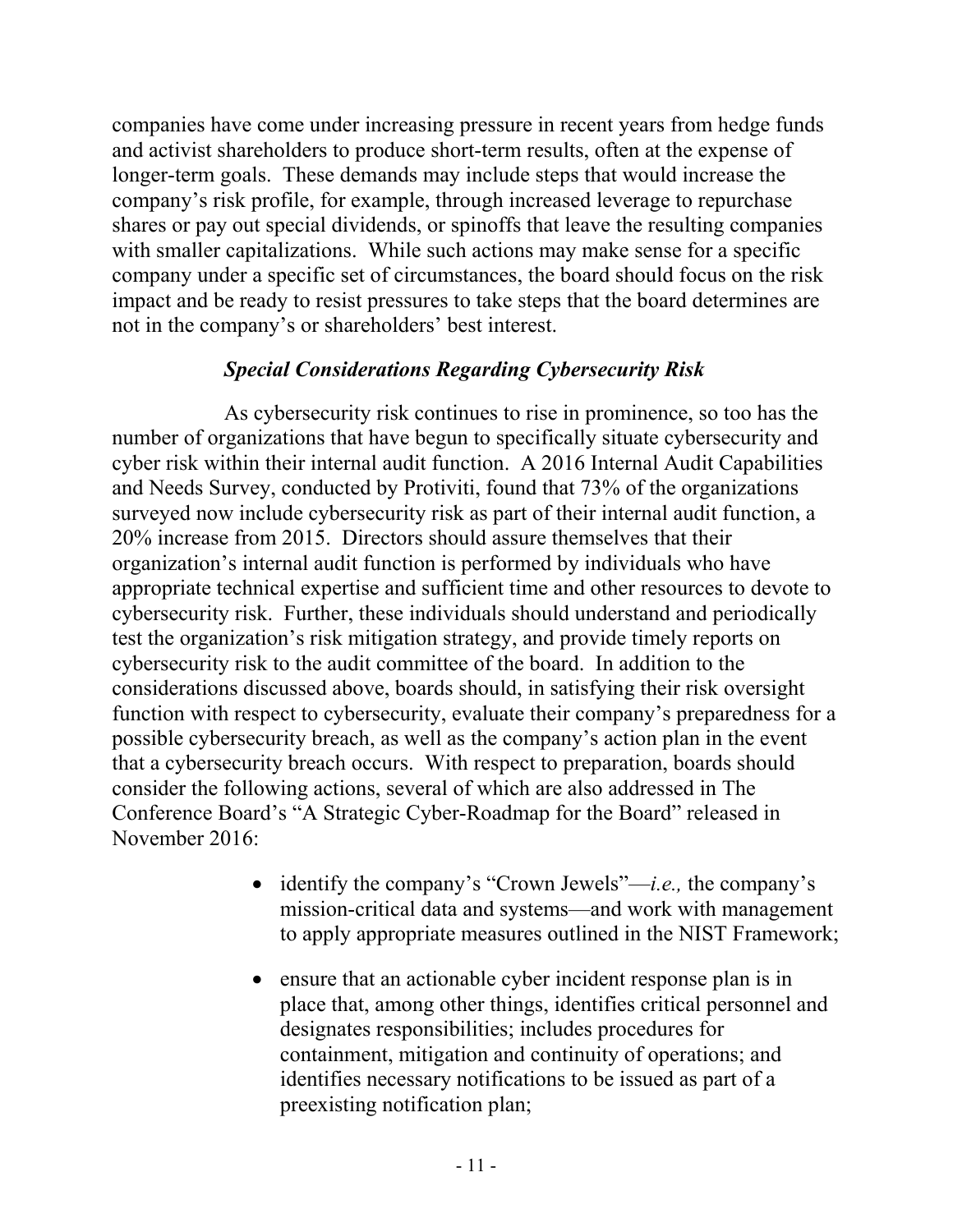- ensure that the company has developed effective response technology and services (*e.g.*, off-site data back-up mechanisms, intrusion detection technology and data loss prevention technology);
- ensure that prior authorizations are in place to permit network monitoring;
- ensure that the company's legal counsel is conversant with technology systems and cyber incident management to reduce response time; and
- establish relationships with cyber information sharing organizations and engage with law enforcement before a cybersecurity incident occurs.

### *Situating the Risk Oversight Function*

Most boards delegate oversight of risk management to the audit committee, which is consistent with the NYSE rule that requires the audit committee to discuss policies with respect to risk assessment and risk management. In practice, this delegation to the audit committee may become more of a coordination role, at least insofar as certain kinds of risks will naturally be addressed across other committees as well (*e.g.,* risks arising from compensation structures are frequently considered in the first instance by the compensation committee). Financial companies covered by Dodd-Frank must have dedicated risk management committees. The appropriateness of a dedicated risk committee at other companies will depend on the industry and specific circumstances of the company. Boards should also bear in mind that different kinds of risks may be best suited to the expertise of different committees—an advantage that may outweigh any benefit from having a single committee specialize in risk management, so long as overall risk oversight efforts are properly coordinated and communicated. In recent years, the number of boards that have created a separate risk committee has grown. According to a 2016 Ernst & Young survey of S&P 500 companies, more than 75% of boards have at least one committee in addition to the mandatory committees, up from 61% in 2013, and of such boards, 11% have a separate risk committee. To date, however, separate risk committees remain uncommon outside the financial industry (according to the same Ernst  $& Young$ survey, of companies that have a separate risk committee, 73% are in the financial industry followed by 6% for industrials ). Regardless of the delegation of risk oversight to committees, the full board should satisfy itself that the activities of the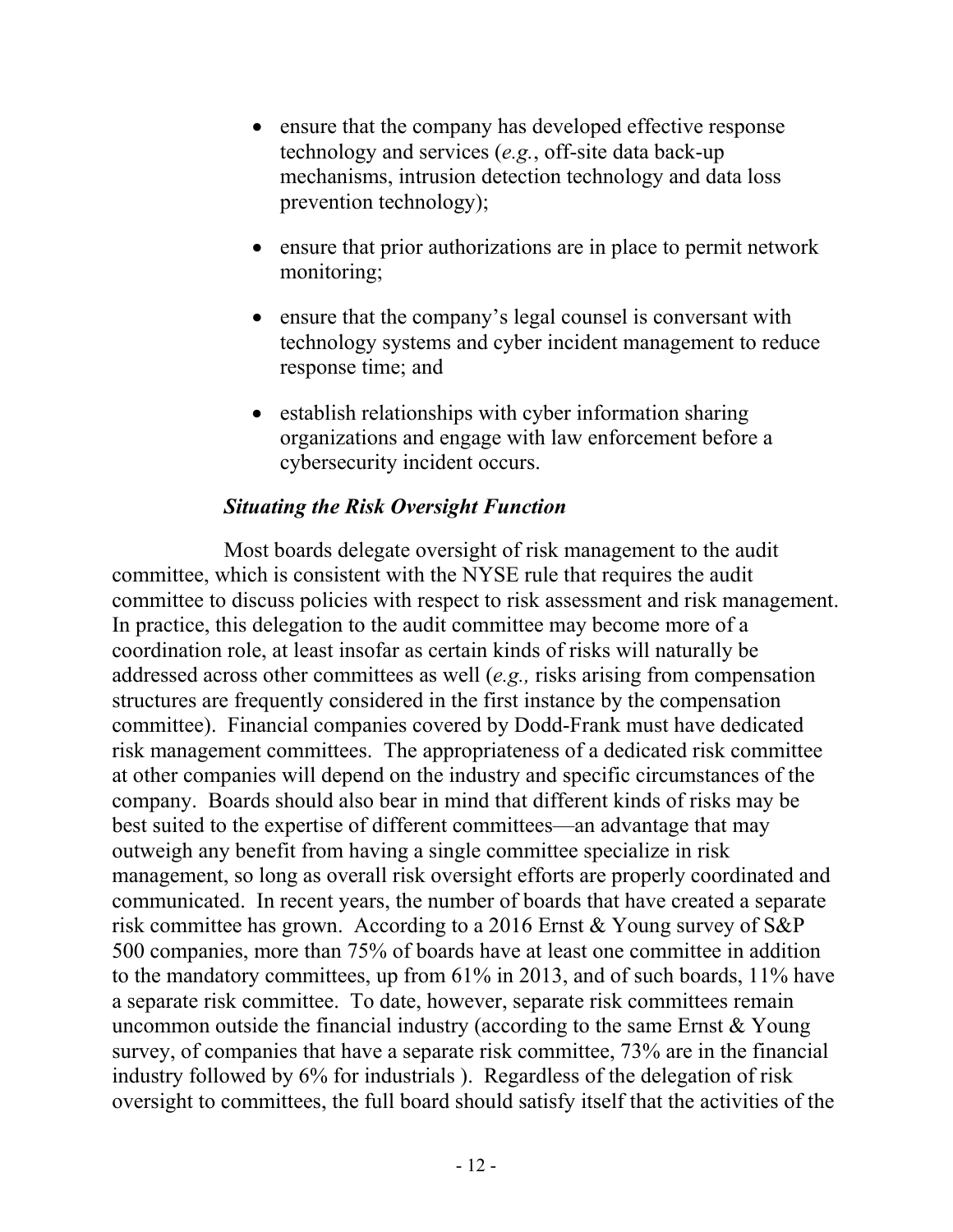various committees are coordinated and that the company has adequate risk management processes in place.

If the company keeps the primary risk oversight function in the audit committee and does not establish a separate risk committee or subcommittee, the audit committee should schedule time for periodic review of risk management outside the context of its role in reviewing financial statements and accounting compliance. While this may further burden the audit committee, it is important to allocate sufficient time and focus to the risk oversight role.

Risk management issues may arise in the context of the work of other committees, and the decision-making in those committees should take into account the company's overall risk management system. Specialized committees may be tasked with specific areas of risk exposure. Banks, for instance, often maintain credit or finance committees, while energy companies may have public policy committees largely devoted to environmental and safety issues. Fundamental risks to the company's business strategy and risks facing the industries in which the company operates are often discussed at the full board level. Where different board committees are responsible for overseeing specific risks, the work of these committees should be coordinated in a coherent manner both horizontally and vertically so that the entire board can be satisfied as to the adequacy of the risk oversight function and the company's overall risk exposures are understood, including with respect to risk interrelationships. It may also be appropriate for the committee charged with risk oversight to meet in executive session both alone and together with other independent directors to discuss the company's risk culture, the board's risk oversight function and key risks faced by the company.

The board should formally undertake an annual review of the company's risk management system, including a review of board- and committeelevel risk oversight policies and procedures, a presentation of "best practices" to the extent relevant, tailored to focus on the industry or regulatory arena in which the company operates, and a review of other relevant issues such as those listed above. To this end, it may be appropriate for boards and committees to engage outside consultants to assist them in both the review of the company's risk management systems and also assist them in understanding and analyzing business-specific risks. But because risk, by its very nature, is subject to constant and unexpected change, boards should keep in mind that annual reviews do not replace the need to regularly assess and reassess their own operations and processes, learn from past mistakes and seek to ensure that current practices enable the board to address specific major issues whenever they may arise. Where a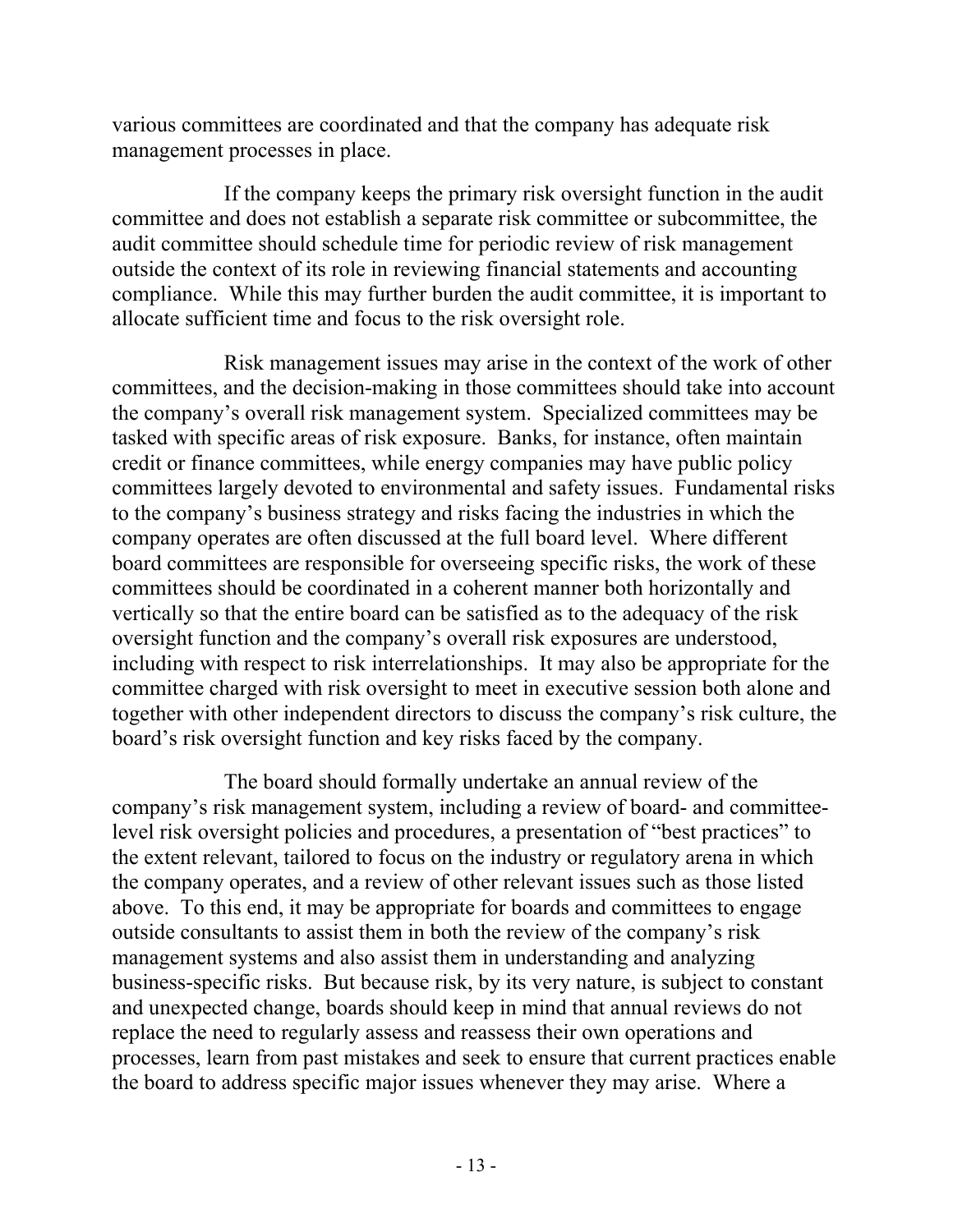major or new risk comes to fruition, management should thoroughly investigate and report back to the full board or the relevant committees as appropriate.

#### *Lines of Communication and Information Flow*

The ability of the board or a committee to perform its oversight role is, to a large extent, dependent upon the relationship and the flow of information between the directors, senior management and the risk managers in the company. If directors do not believe they are receiving sufficient information—including information regarding the external and internal risk environment, the specific material risk exposures affecting the company, how these risks are assessed and prioritized, risk response strategies, implementation of risk management procedures and infrastructure and the strengths and weaknesses of the overall system—they should be proactive in asking for more. Directors should work with management to understand and agree on the type, format and frequency of risk information required by the board. High-quality, timely and credible information provides the foundation for effective responses and decision-making by the board.

Any committee charged with risk oversight should hold sessions in which it meets directly with key executives primarily responsible for risk management, just as an audit committee meets regularly with the company's internal auditors and liaises with senior management in connection with CEO and CFO certifications for each Form 10-Q and Form 10-K. In addition, senior risk managers and senior executives should understand they are empowered to inform the board or committee of extraordinary risk issues and developments that need the immediate attention of the board outside of the regular reporting procedures. In light of the *Caremark* standards discussed above, the board should feel comfortable that "red flags" or "yellow flags" are being reported to it so that they may be investigated if appropriate.

# *Legal Compliance Programs*

Senior management should provide the board or committee with an appropriate review of the company's legal compliance programs and how they are designed to address the company's risk profile and detect and prevent wrongdoing. While compliance programs will need to be tailored to the specific company's needs, there are a number of principles to consider in reviewing a program. As noted earlier, there should be a strong "tone at the top" from the board and senior management emphasizing that non-compliance will not be tolerated. This cultural element is taking on increasing importance and receiving heightened attention from regulators as well. A well-tailored compliance program and a culture that